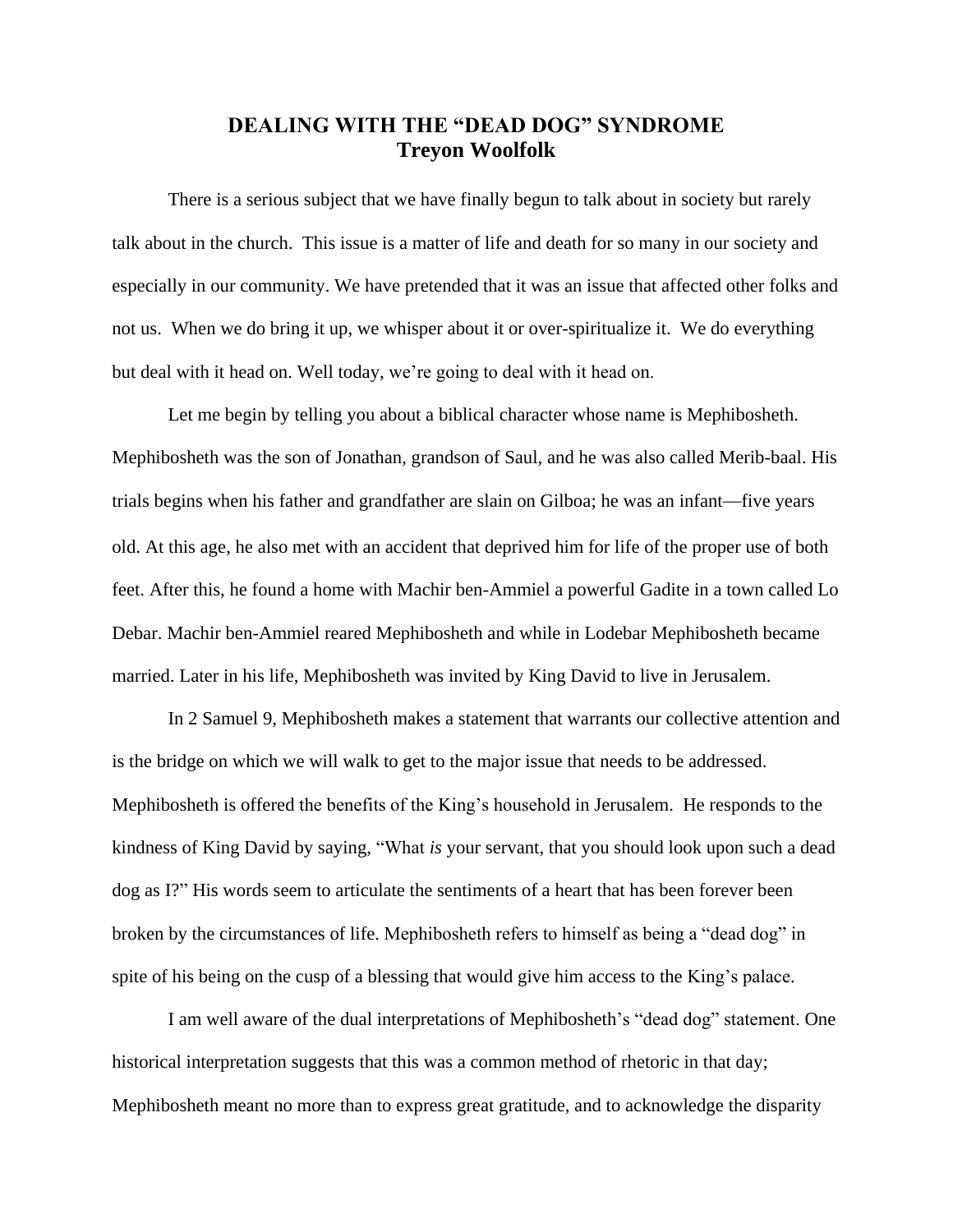of rank between him and the king. This scholarly perspective makes Mephibosheth's statement one of humility and gratefulness for the gracious acts of King David.

Another school of thought concerning this statement sees it as Mephibosheth's literal evaluation of himself. Mephibosheth is articulating the inward damage that stems from an outward disaster that he suffered. The literal interpretation of this statement suggests that his emotional state parallels that of his crippled physical stature. Some scholars suggest that his statement is one of extreme self-humiliation that forces the reader to look upon Mephibosheth as a pitiful creature in whom early misfortune and physical deformity had combined to open the door for depression.

I choose to utilize the literal interpretation of the text, which suggests that his expression is a literal depiction of his evaluation of himself. I believe we can use Mephibosheth's statement of identifying himself as a dead dog to speak to the sensitive and serious societal issue of depression.

Depression is manifested in various ways when it reveals itself through human behavior. In younger children, symptoms of depression may include sadness, irritability, hopelessness, and worry. Symptoms in adolescents and teens may include anxiety, anger, and avoidance of social interaction. In children and teens, depression often occurs along with behavioral problems and other mental health conditions, such as anxiety or attention-deficit/hyperactivity disorder (ADHD). Changes in thinking and sleep are common signs of depression in adolescents and adults.

In older adults, depression may go undiagnosed because symptoms such as fatigue, loss of appetite, sleep deprivation, or loss of interest in sex may mistakenly seem to be caused by other factors. Older adults with depression may say they feel dissatisfied with life in general,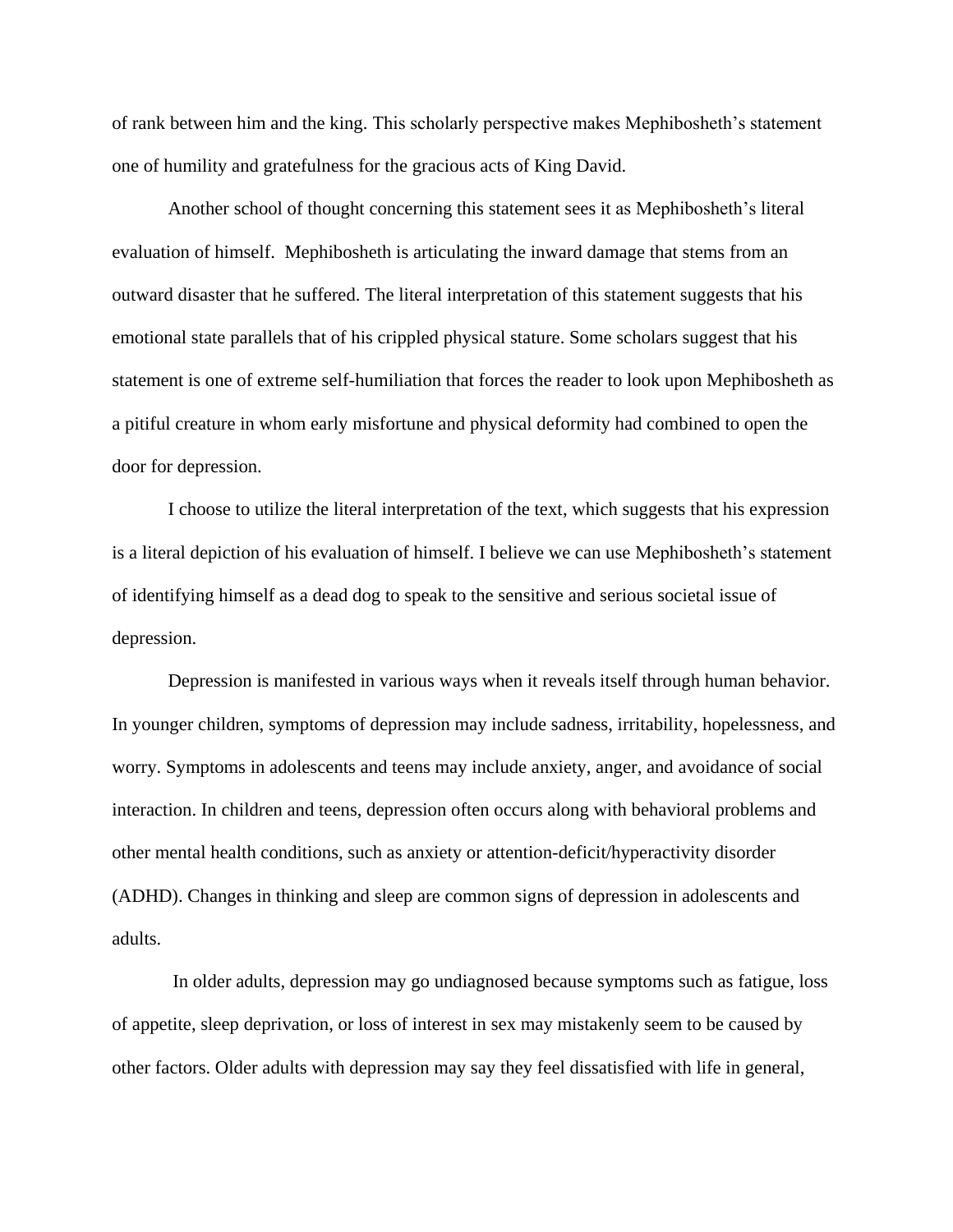bored, helpless, or worthless. They may express a disinterest in adventurous or socialized settings. Suicidal thoughts or feelings in older adults are a sign of serious depression that should never be taken lightly, especially in men. Of all people with depression, older adult men are at the highest risk for suicide.

One could easily make the argument that Mephibosheth's statement is also tinged with the notion of suicide. The fact that he refers to himself as a "dead dog" is noteworthy because Mephibosheth is still alive. The thought of being alive while referring to one's self as being dead speaks volumes about the lack of value a person places on his or her life. The contradiction of his statement may indicate suicidal ideations (he's has considered the idea of not being alive).

It is upon noticing this behavior by Mephibosheth that I rhetorically diagnosed him as suffering from a severe case of *Dead Dog Syndrome* (which is my shorthand way of saying he is extremely depressed). The symptoms of depression are very visible in Mephibosheth's defeated dialogue. His life's hardships have combined to create an inferiority complex; he feels as if he is as worthless as a dead dog. Not just any dog but a dead dog. I believe that Mephibosheth allowed his circumstance to convince him that all of his life's value was lost when he lost so much that was of value to him. He makes the tragic mistake that many in our contemporary age make. They allow their inward value to be determined by outward circumstances.

In the Beatitudes in Matthew chapter 5, there is constant use of the word *blessed* and it refers to deep-seated joy that is not affected by outward circumstances, but remains the same no matter the circumstance. My admonition to everyone who reads this message is to never allow your context to confine your composition (who you are), because your value as a child of God does not change when life changes for the worse. Our value is found in the Imago De; we are created in God's image. Thus, our value comes from the workmanship of our Creator, and not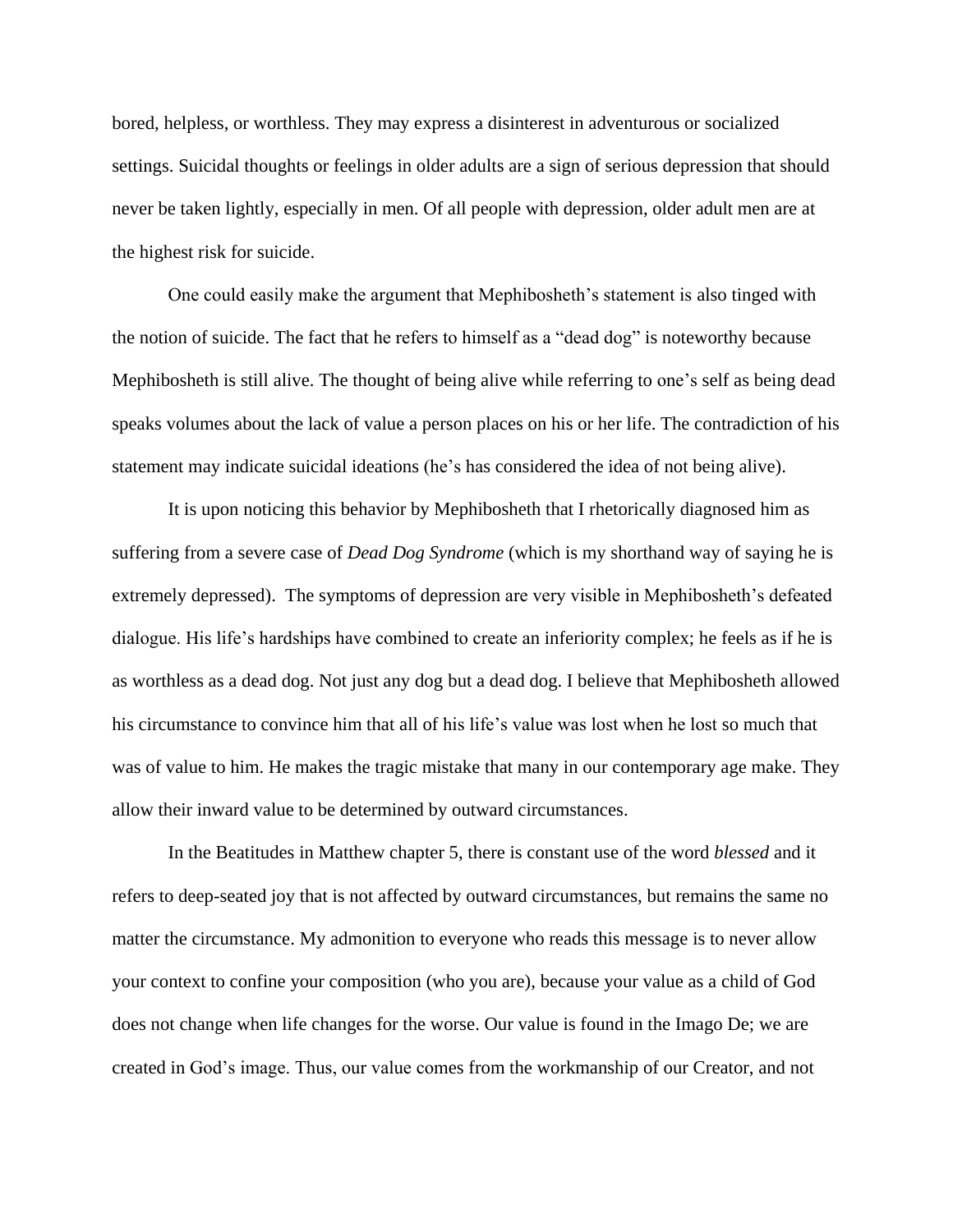the wavering nature of our circumstances. This means that our attitudes can remain lifted when we keep our eyes lifted and focused on the one who made us. We are divine creations; that is our starting point.

But also, I find it interesting that he is crippled as an adult, but his emotional dysfunction stems from childhood disasters. Perhaps this is the predicament of someone who is reading this article. You experienced the horrid victimization of child abuse or molestation, and now you find yourself as an adult crippled in the area of trust or you are unable to control your anger. Some victims of child molestation develop severe control issues as adults because their greatest fear is again being as vulnerable as they were during the time of their childhood molestation.

Perhaps someone has experienced in their childhood the abuse suffered by one parent at the hands of another parent, and now that image has been etched into your psyche as the means by which true love is expressed—love occurs amidst violence is what you learned. Maybe you endured a verbally abusive parent or guardian and that has impaired your self-confidence. Due to the emotional damage of a parent or guardian that only spoke negatively and demeaned you as a child you now struggle in your pursuit for self-worth. That struggle for self-worth has also caused you to seek significance in places, people, and things that only provide temporary satisfaction.

That same childhood trauma can even affect whether you believe you have the ability to excel. If as a child, you were not taught that God has put great talents and gifts inside of you, then accepting that reality can be difficult as an adult. As a result of not being made aware of this from your childhood, you are less likely to attempt great fetes because you do not possess enough self-esteem to live life with fullness and gusto. As a song says, "You never stray too far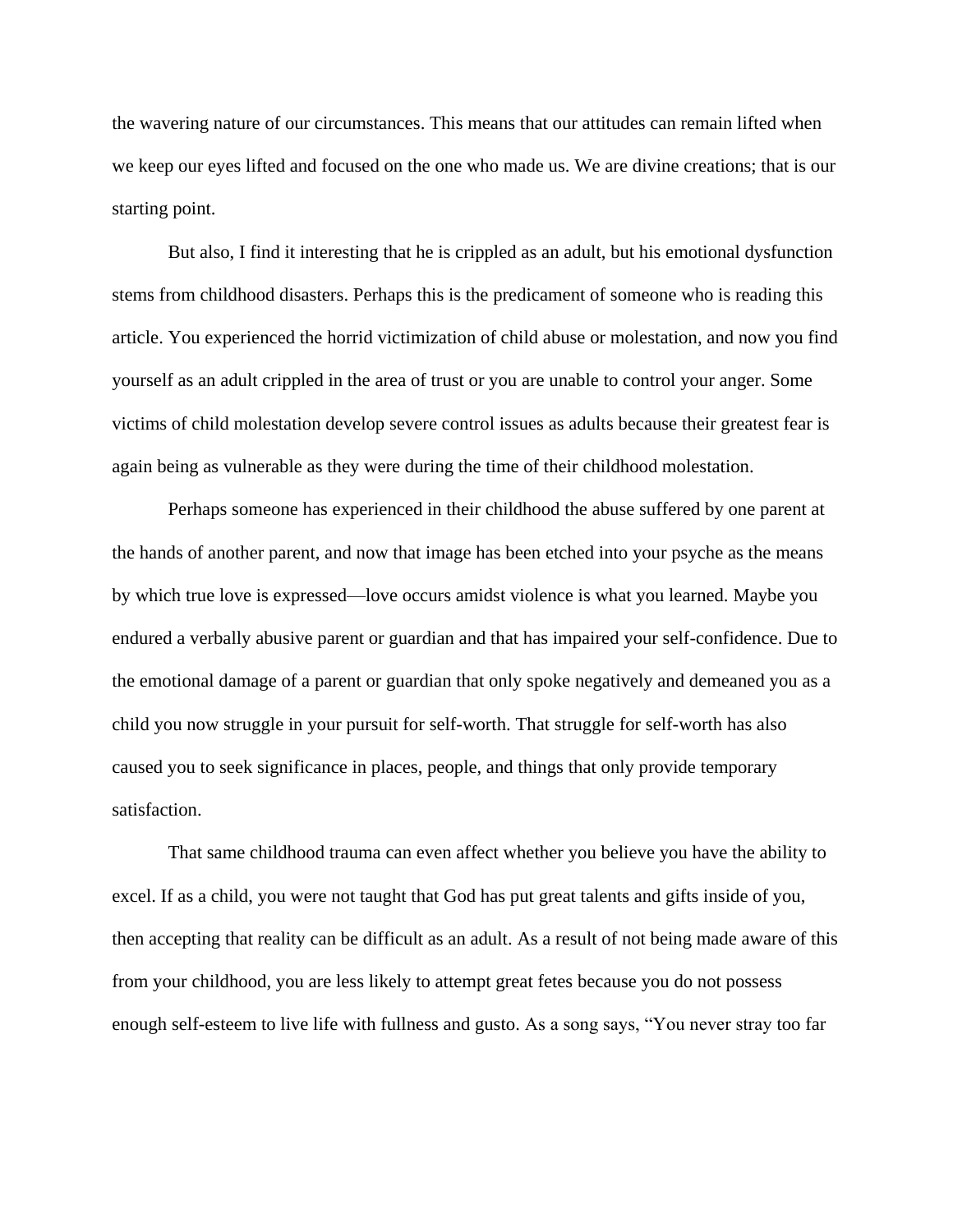from the side-walk." You want safety and certainty, not new adventures and challenges which are what we all need to learn and grow.

I am reminded of the New York Bestseller book and movie, *The Help*. One of the leading characters, Aibileen, a 53 year-old housemaid, raised 17 children who were in her care. Although a black woman in the South, Aibileen discovered her voice and the courage to defy the conventions of the early 1960s. One of the things that I remember from the movie was the scene when Aibileen was caring for a Caucasian child. She would make the little girl recite a very simple yet profound statement. The recitation was, "You is smart. You is kind. You is important." While grammatically incorrect, this recitation is powerful for everyone to know and internalize.

Apparently, Mephibosheth does not believe that he is smart, kind, and powerful. There were events in Mephibosheth's childhood from which he had not recovered. He was dropped as a child which caused him to be crippled for the rest of his life and he lost significant relatives when only a child. Some of our adulthood emotional handicaps stem from childhood hurts that we have never addressed. They can be addressed they just have not been addressed. We can change and grow if the ghost and goblins, the hurt and pain of our past are addressed. Also, please know that if you are dealing with depression that stems from your past or present, you are not to blame. In fact, no one may be to blame. What happened to Mephibosheth was an accident. And even if someone is to blame, nothing will be fixed or gained if all you do is determine who is to blame. Instead, the work that must be done is to make sure that you get better, that you are healthy and whole.

Further, in this text, I also find it interesting that had God not ordained David to be the second king in the history of Israel, Mephibosheth would have been in line to become king. In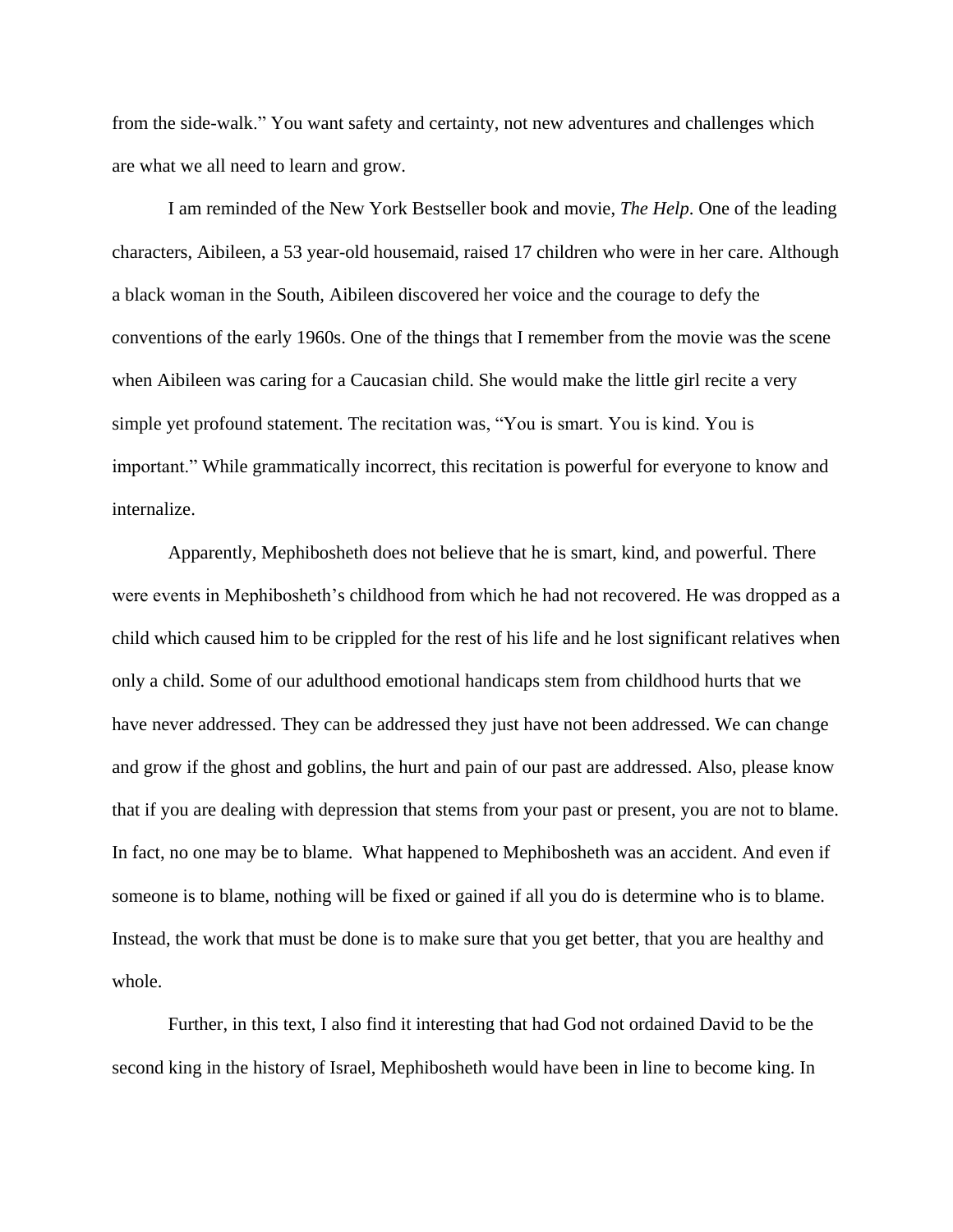the Orient, the death of the king would afford his remaining descendants an opportunity to rise to the throne. Some scholars suggest that had God's plan never been for David to be the next king, then Mephibosheth's handicap would have denied him the opportunity to be king. His condition would have caused him to have to forfeit the right to become king because he was lame in both of his feet. I'll come back to that later.

Now, I must admit that my initial title for this message was *Defeating the Dead Dog Syndrome*. But I am transparently admitting that I changed the title because I did not want to be guilty of being a preacher who was simplistic or reckless by suggesting that every issue will always be defeated by every child of God. As I thought of the constant battle that the *Dead Dog Syndrome* can be for anyone who suffers from its wrath, I was clear that there is a demographic of reader who may never fully defeat this syndrome, so, I had to change the title.

However, I believe that a sign of faith is not in the defeating of the complex, but it is in our ability to deal with it, to address it honestly. So in light of this truth, I chose to entitle this message *Addressing the Dead Dog Syndrome*. True faith is also demonstrated by our ability to maintain faith in God's ability to handle whatever in our lives that we cannot handle and to let God deal with our situations as God sees fit. In some cases, it is not in the will of God that we be delivered from our various illnesses and dysfunctions. Such was the case for the Apostle Paul who spoke about his "thorn in the flesh. Paul was never healed from the presence and pain of his thorn. However, God's grace sustained him in the midst of his predicament. It is not lost on me that God made David King when it could have been Mephibosheth.

Grace being operative in our lives is not only seen in us receiving an unmerited healing or deliverance from our circumstance. But the grace of God can also enable us to live with the thorns and become better as a result of having the thorn in our lives.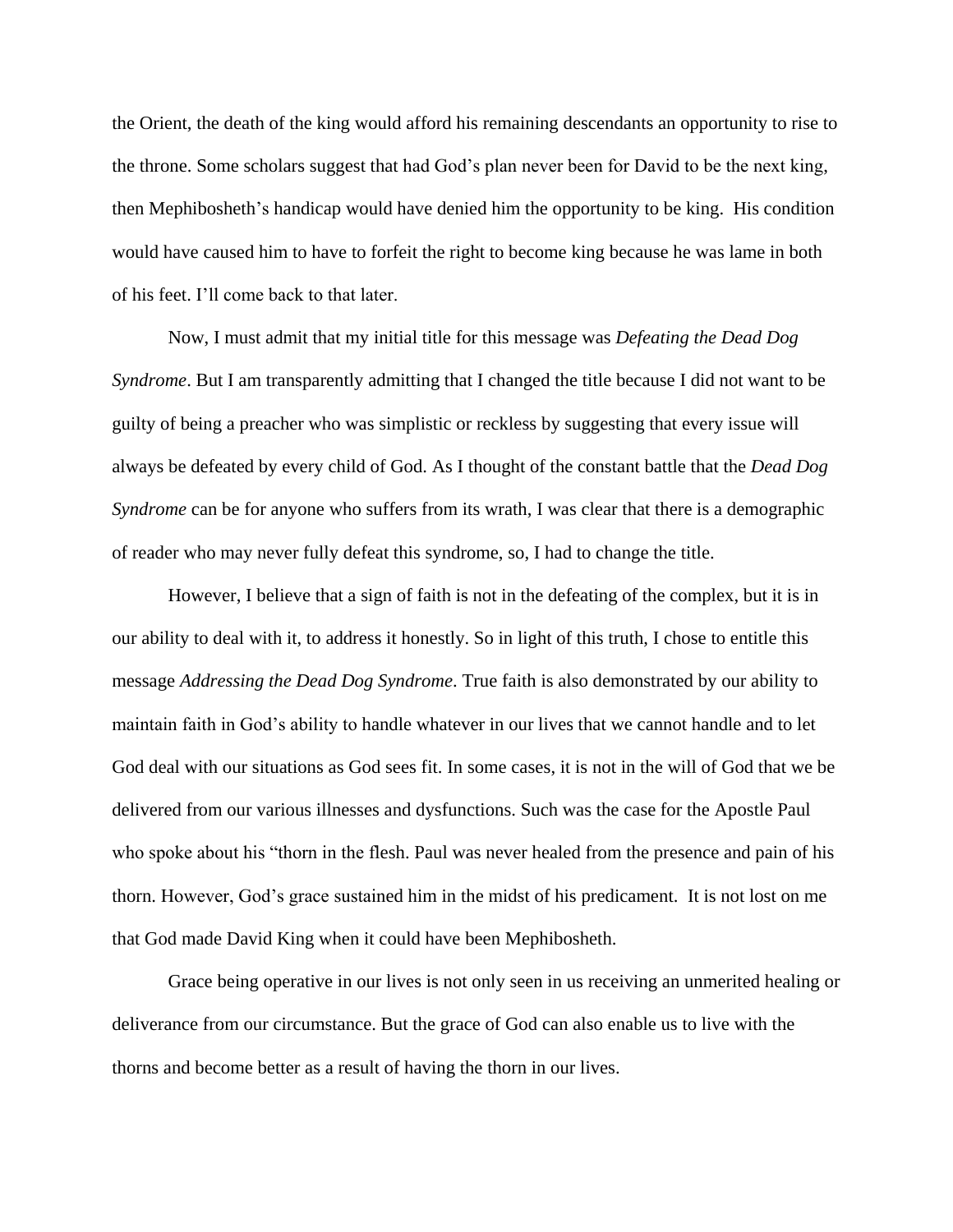How else can we deal with this *Dead Dog Syndrome*? At this point, let me say, parenthetically, that I truly believe that God is able to heal us from any infirmity that plagues our lives. I also believe that God's deliverance can be both instant and permanent. Much as in the case of the woman with issue of blood in the Gospels. As soon as she touched the borders of Jesus' garment, she was instantly and permanently healed from her infirmity. So, God can give us grace to deal with our thorns or God can choose to heal us from our thorns.

What other principles can we find in the story Mephibosheth that will aid anyone who is in a constant battle with depression? Well, the text suggests that we can deal with the *Dead Dog Syndrome—*depression*—*when we understand that life does not stop because of horribly bad moments. The text says that Mephibosheth had a son and a wife after he had experienced his hardships of being dropped and rendered lame in his feet. This speaks to the fact that while life was low for Mephibosheth, he did not become an unproductive person. In ancient times, having children was a sign of being blessed by God and having a progressive life. Thus, Mephibosheth was being productive in an unproductive environment even if he did not realize that he was being productive.

Often, depression has a way of rendering persons unproductive or making them believe they are not moving forward. There are many people who live beneath where God has ultimately designed for them to live because they are emotionally drained by the *Dead Dog Syndrome*. The lesson that Mephibosheth teaches us is that we must learn how to be productive even while in a pastureless place. He did not allow his reality to quench, dictate, or lessen his productivity. When we engage in battle with the *Dead Dog Syndrome,* it is important for us to maintain our productivity in spite of depression. Our lives are too important and God's call on our lives is far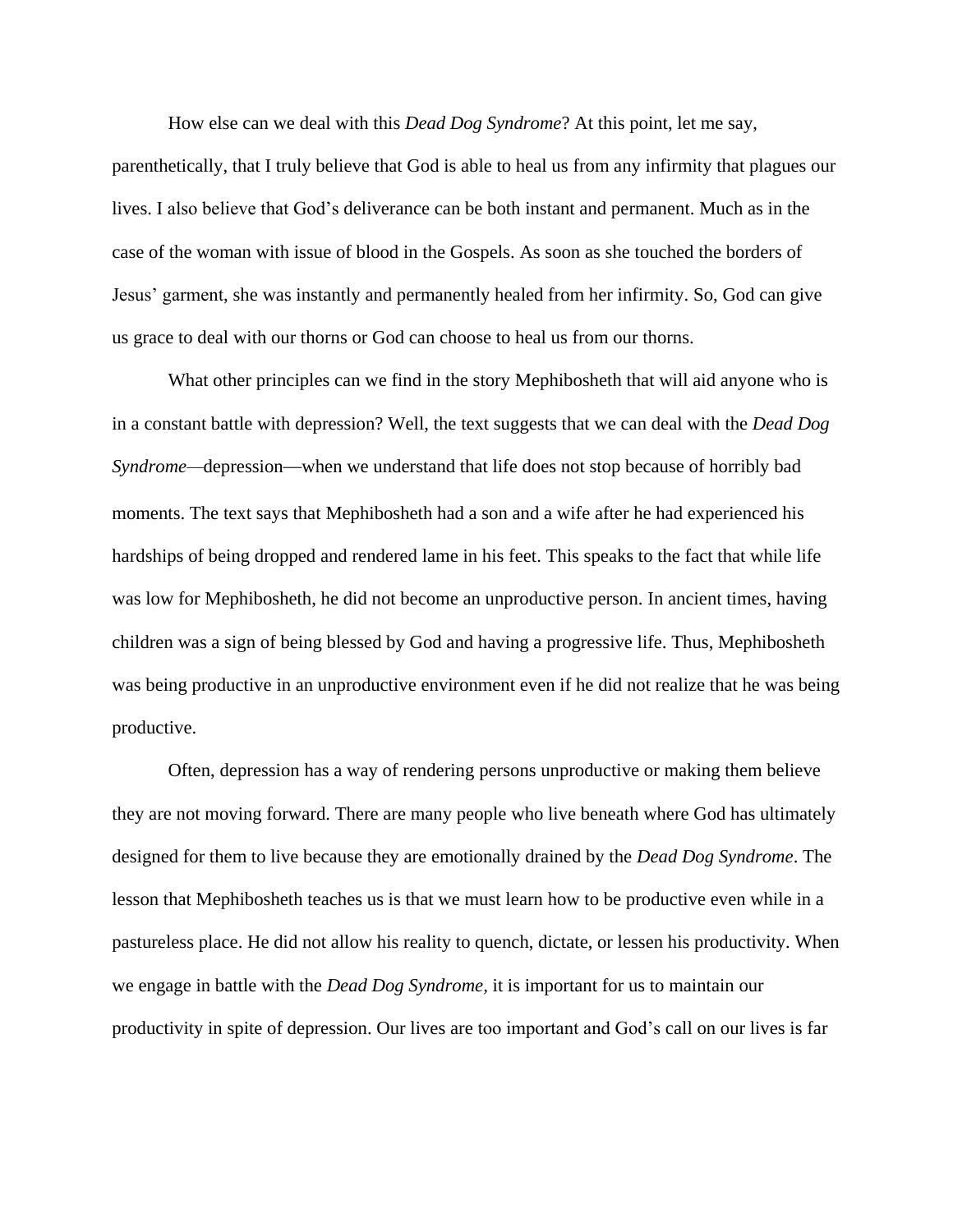too critical for us to allow our depression to render us impotent in life. We must resolve to maintain a steady pace of productivity no matter the circumstances of our reality.

For some, this will require medication and maybe counseling too. Whatever is required, get the help you need to be productive and stay productive. And don't fail to give yourself credit for the things you have achieved instead of focusing on what you have not. Mephibosheth had moved along in life in spite of being crippled; perhaps he just didn't realize how much.

Maybe the fact that Mephibosheth was living in Lo Debar with Makir son of Ammiel before he got to David's house had been lost on him. Remember, Lo Debar literally means *a place where there is no pasture*. Mephibosheth lived during the age of an agricultural economy; a place of no pasture could be interpreted as a place of low economic worth or value. Makir was a wealthy and powerful individual living east of the Jordan at Lo Debar. The blessing of Grace was that Mephibosheth still lived in a prosperous house in the midst of living in a pasture-less place.

While Battling The *Dead Dog Syndrome*, one needs to take a closer look at his or her life to see how God's Grace is already working on his or her behalf. Depression can cause tunnel vision; one is only able to see a limited perspective of his or her situation. Victims of the *Dead Dog Syndrome* may never fully see how all around them God is working on their behalf and that more progress is being made than they think.

Also, we can deal with *the Dead Dog Syndrome* when we understand that the Grace of God sees our future in spite of our fractures. Many times, we think that Grace is only operative when God is showering upon us His rich and bountiful blessings. That is the preferred experience with Grace that most of us want to enjoy. While the Grace of God does operate that way, there is another aspect of the Grace of God that we need to appreciate. Grace was operative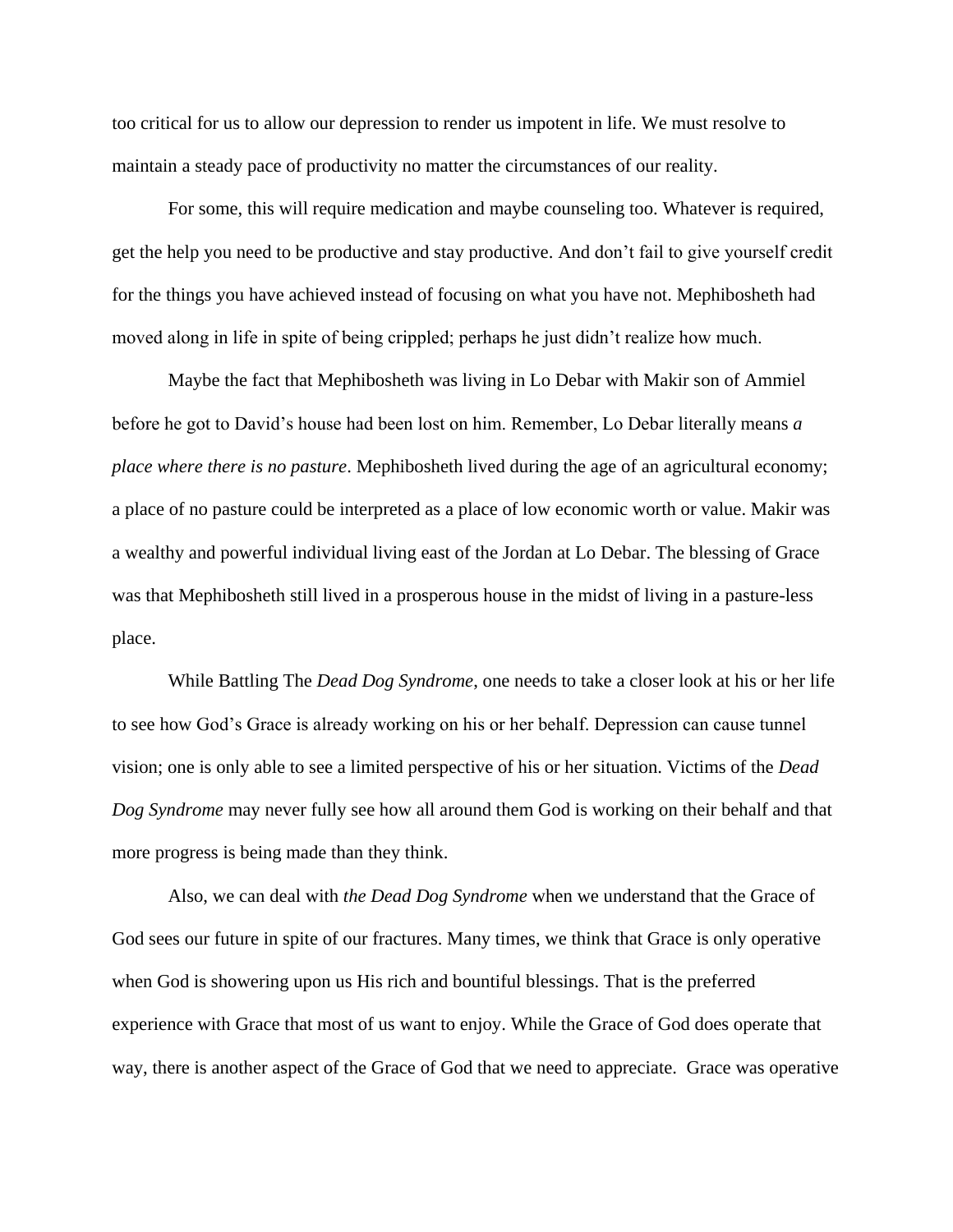in Mephibosheth's life before he experienced the disaster that left him lame. Grace had the answer before there was ever a problem. A promise or covenant was made between Mephibosheth's father, Jonathon, and David before Mephibosheth was born. The covenant the two men formed eventually led to David graciously seating Jonathan's son Mephibosheth, a cripple, at the royal table instead of eradicating the former king, Saul's, family line.

The promise requested that David would show kindness to any of the descendants of Jonathon. This clearly shows that God was proactive on Mephibosheth's behalf as opposed to being reactive to his problems. It is interesting that he makes the transition from Lo Debar to Jerusalem. The name Lo Debar means no pasture and Jerusalem means habitation of peace, which is to say God allows him to move from a place of problems to a place of peace. Mephibosheth was given a lifetime membership to the king's table and was given every advantage that previously belonged to his deceased grandfather and father.

A healthy way of dealing with the *Dead Dog Syndrome* is to come to the realization that God had a plan for your life before you experienced the problems in your life. The blessing of God's plan is that He sees your problems before your problems see you. God's Grace is proactive not just reactive.

We can also address the *Dead Dog Syndrome* when we understand that our tough emotional moments are only a part of life not all of life. Mephibosheth was living in Lo Debar and his life had seemingly fallen apart following the death of his father and grandfather. While being crippled in Lo Debar was a part of the story of Mephibosheth, it was not his entire story.

The *Dead Dog Syndrome* would have us think that where we are is a permanent abode, but God has something greater and better waiting on us. The Psalmist says, "Yea, though I walk through the valley of the shadow of death, I will fear no evil; for you *are* with me; your rod and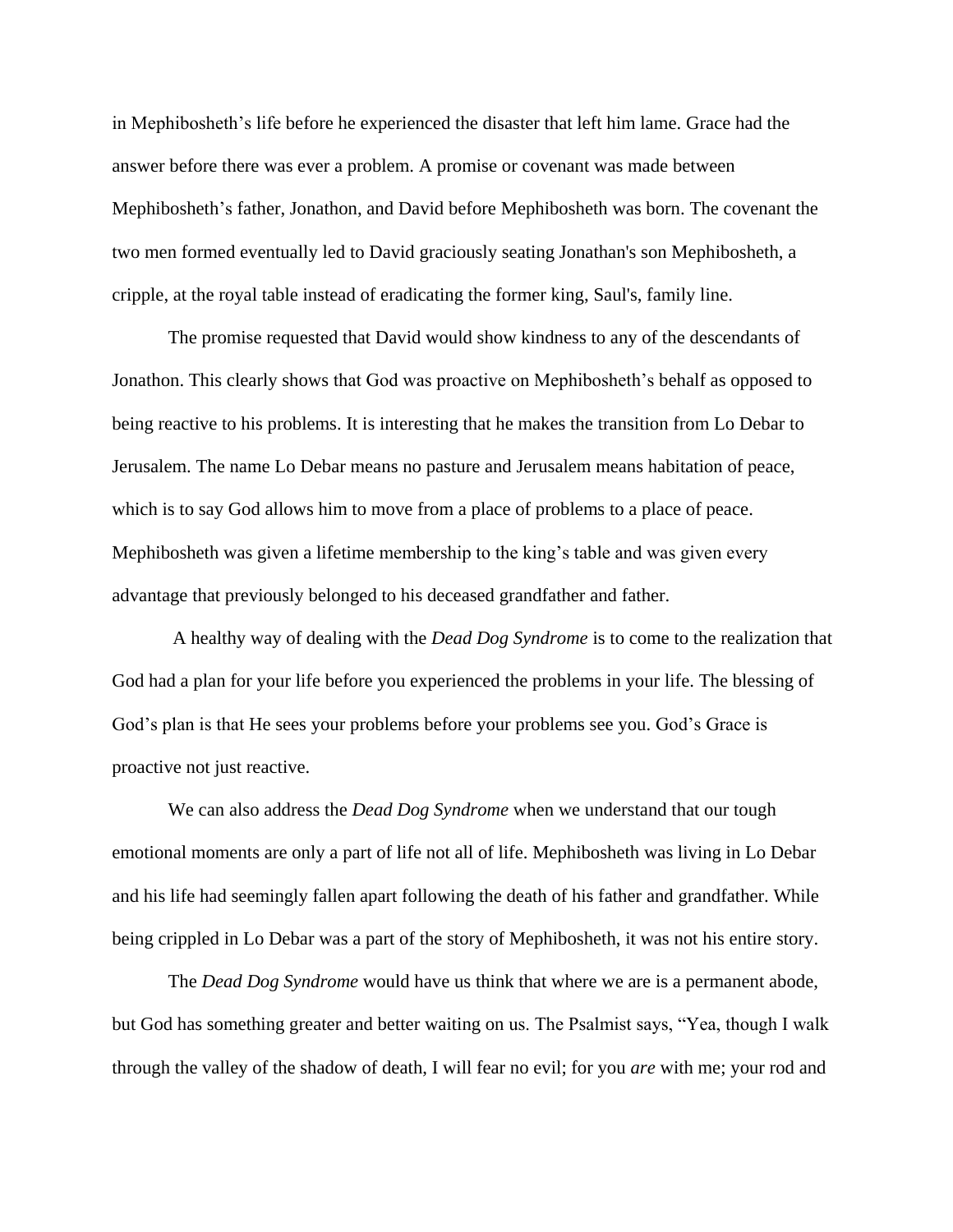your staff, they comfort me. You prepare a table before me in the presence of my enemies; you anoint my head with oil; my cup runs over." The challenge hidden within these two verses is that we need not to give up while life is in the valley, because as verse five says, a table is being prepared for us in the presence of our enemy—even if the enemy is depression. We must learn never to allow the *Dead Dog Syndrome* to convince us that life is over; God has more for us beyond the valley.

My favorite childhood television show was Batman starring Adam West. During each episode, both Batman and Robin would always seem to find themselves in a precarious predicament at the end each episode. At that point, of the show, the following words would appear on the screen, "to be continued." That meant that where they were at the end of that episode was not the end of the story. That also meant that the current episode was not the last episode!

That is a hopeful word for anyone dealing with a depression your current episode is not the finale. Though life may seem as if it is over, God can still say, "To be continued." T. Boone Pickens battled depression for years. But God said, "To be continued." Now, he is an oil tycoon and worth 950 million. Alec Baldwin, star of the TV show *Thirty Roc* and the man on all those commercials who ask, "What's in your wallet? had depression. But he took medication and therapy. Then, God said, "To be continued" and now, he's a movie star and millionaire. T.I., the rapper, battled depression and ended up in jail. He went into therapy and is now on medication. God said, "To be continued" and T.I. is still making music, had a TV show, and is now speaking to kids about staying out of trouble. Ray Charles, who Frank Sinatra said, "was the only true genius in show business," suffered with depression which led him to become an alcoholic. But he overcame it with medication and help from friends. To Ray, God said, "To be continued" and